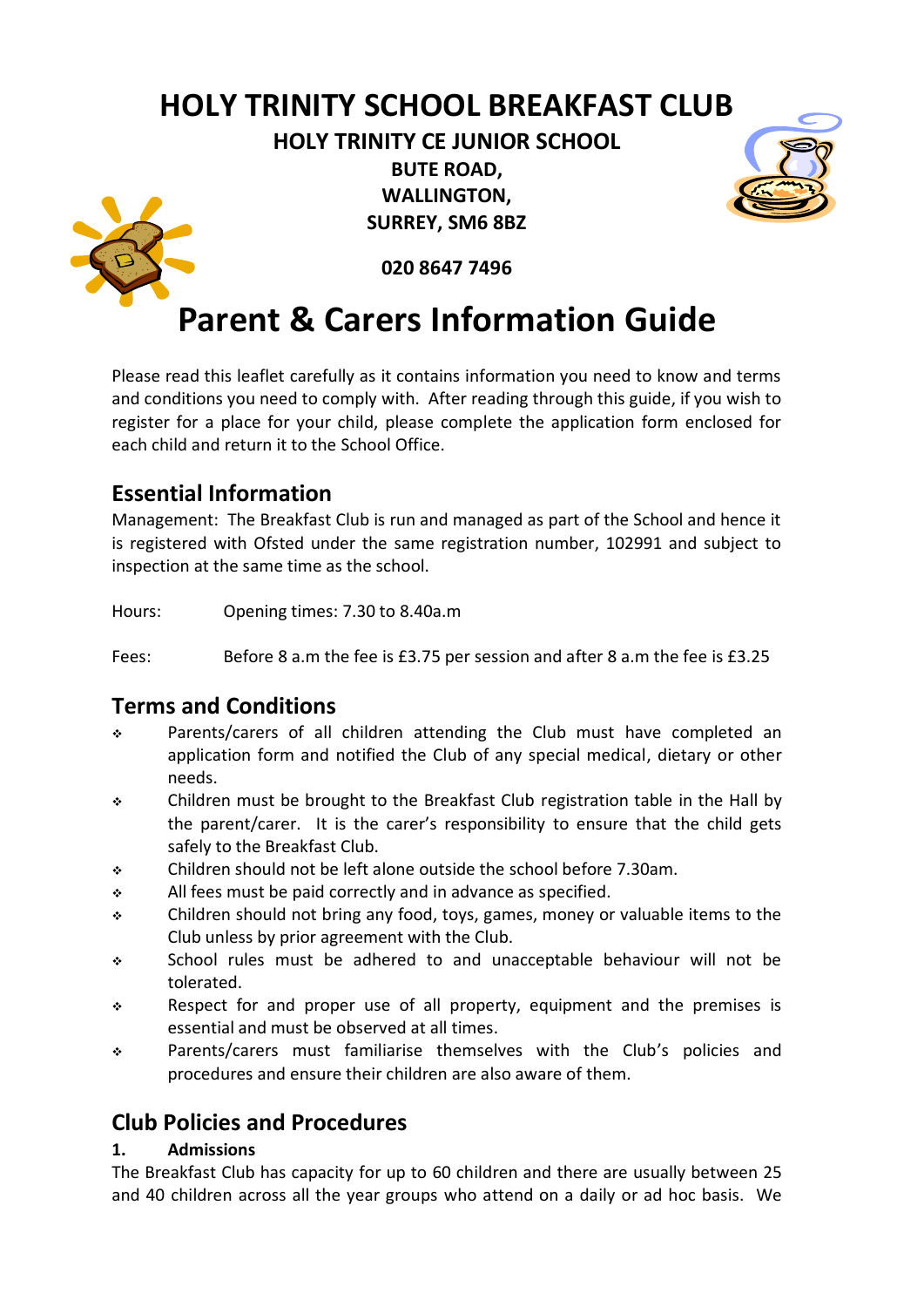operate a very flexible admissions arrangement whereby the Club does not require prebooking of its places in advance and therefore parents can be assured that there will always be a space for their child(ren). Hence there is no waiting list for the Club.

#### **2. Payment of fees**

The cost of Breakfast Club is £3.75 per day before 8a.m. and £3.25 after 8a.m. Fees can be paid weekly, monthly or half-termly. If you are paying the fees on a weekly basis, they must be paid on the first day of the week that your child attends. Monies must be paid in advance and the price is the same irrespective of whether your child has a breakfast or not.

Fees are paid using ParentPay online at [www.parentpay.com.](http://www.parentpay.com/) Please ask the Office for a username and password if you do not already have access and for new Year 3 children, these will be sent out on the day your child starts in September so you are not expected to pay until your login details have been supplied.

As a cashless school, all payments are made through ParentPay. The advantages of Parentpay are that your child does not carry any cash and you can see the balance on the account online.

As stated above, fees must be paid in advance and children will not be allowed to continue at the Club if arrears are not paid promptly and within one week. Should you consider that there are special circumstances, please make this known to Mrs Eden in the school office. This will be treated in the strictest of confidence. Please remember that the Club relies on your fees to meet its running costs and is a non profit club.

The Club also welcomes childcare vouchers and is already registered with the Co-op, Edenred, Computershare Vouchers, Care-4, Kiddivouchers, Sodexo, Fideliti, Corportate Childcare Solutions group (CCSG) and Busybees Benefits – please contact Mrs Tracey Lewis, School Business Manager to confirm details of any new provider. You can still check your balance on Parentpay, after allowing time for the transaction to be manually updated by Office staff.

#### **3. Behaviour**

Children are expected to keep to the rules of the school during their time at the Breakfast Club, and an information sheet informing you of the behaviour expectations and actions taken to deal with behaviour issues is attached for your information.

#### **4. Staff**

The Breakfast Club has 2 Senior and 2 Playworkers experienced in childcare and playwork. The team is supplemented from time to time by a team of regular casual staff or teaching assistants who can provide cover for the permanent staff. They are all included in training provided by the school such as child protection, first aid and school policies.

### **5. Meals**

The Club provides a healthy choice of fresh fruit, cereals, yoghurts and toast. Milk is provided at breakfast and water is always available. Children are able to have second helpings of food if they wish, but not a third helping and the Club will always encourage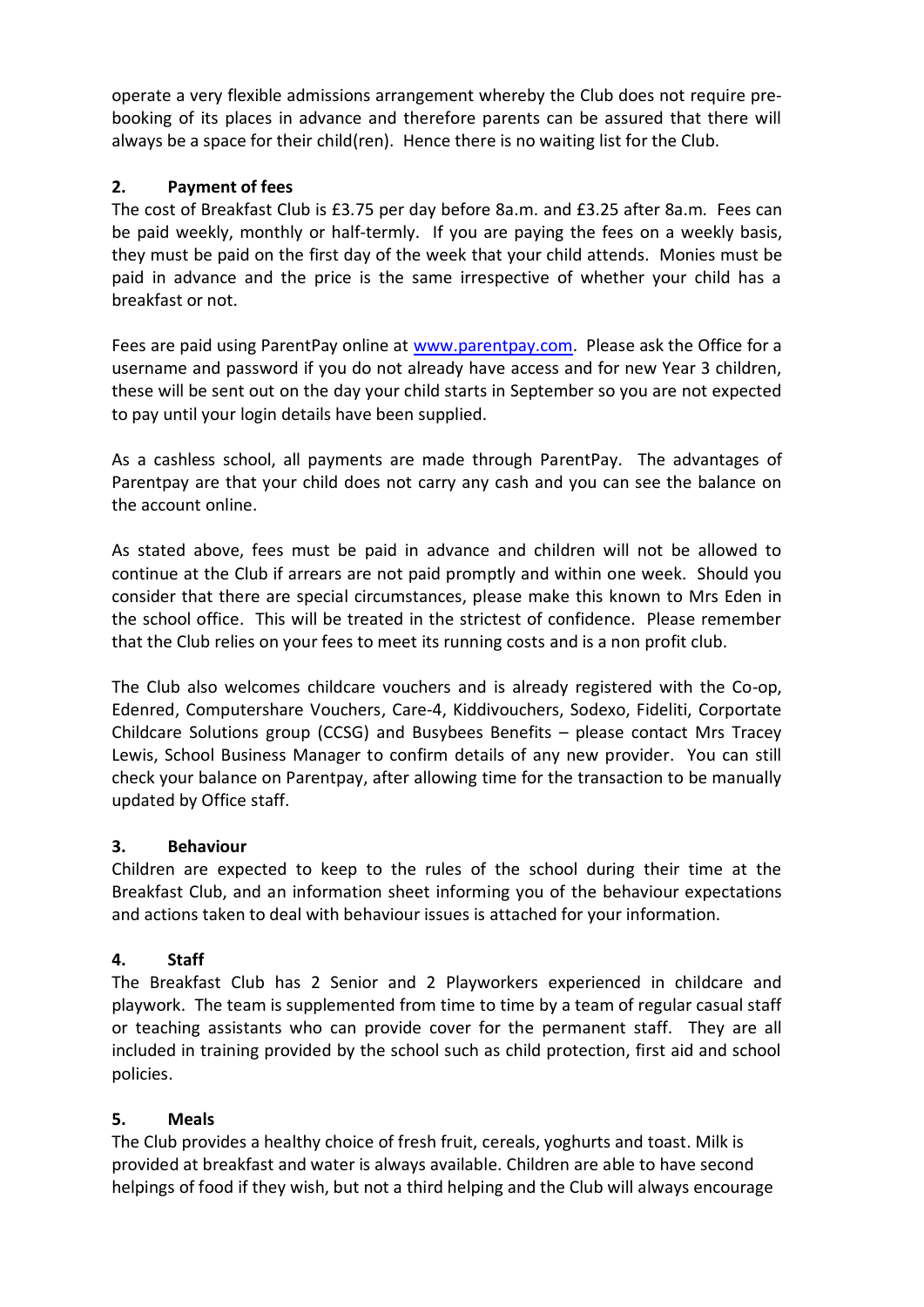healthy eating habits and in line with new School Food Regulations. If your child is allergic to any food or has any special dietary needs, please specify this on the application form.

In order for your child to have plenty of time to eat their breakfast before going outside to play from 8.20am, we recommend you bring them in prior to 8.15am if they wish to eat their breakfast at the Club.

#### **6. Child Security**

Parents/carers are asked to bring the children in to register on the sign in system at the school reception every day. At the end of the Club, the children will be outside and the rest of the school pupils will join them before lining up ready for the school day.

#### **7. Child Protection**

The Club is legally bound to report any forms of suspected abuse to the school's designated person that may become apparent whilst your child is in the school.

#### **8. Illness and Welfare**

The Club employs a qualified First Aider. Should your child become ill during this time and is considered too ill to be cared for by staff, you will be informed immediately and asked to come and collect them.

Please ensure that the Club is informed of any circumstances that could affect the child's welfare or behaviour by including this on the application form and discussing this further with the staff.

#### **9. Activities**

The Club provides a range of arts and craft including loom bands, Lego, table top games. From 8.20a.m the children are taken outside for play and have access to footballs and skipping ropes.

Please note that children are asked not to bring in their personal possessions or games as the Club nor the school cannot be held responsible for any loss or damage to personal property.

*The Breakfast Club has always been a safe and happy place for your children to come and start the day. Further information can be obtained from Mrs Eden in the School office or the School Business Manager, Mrs Lewis.*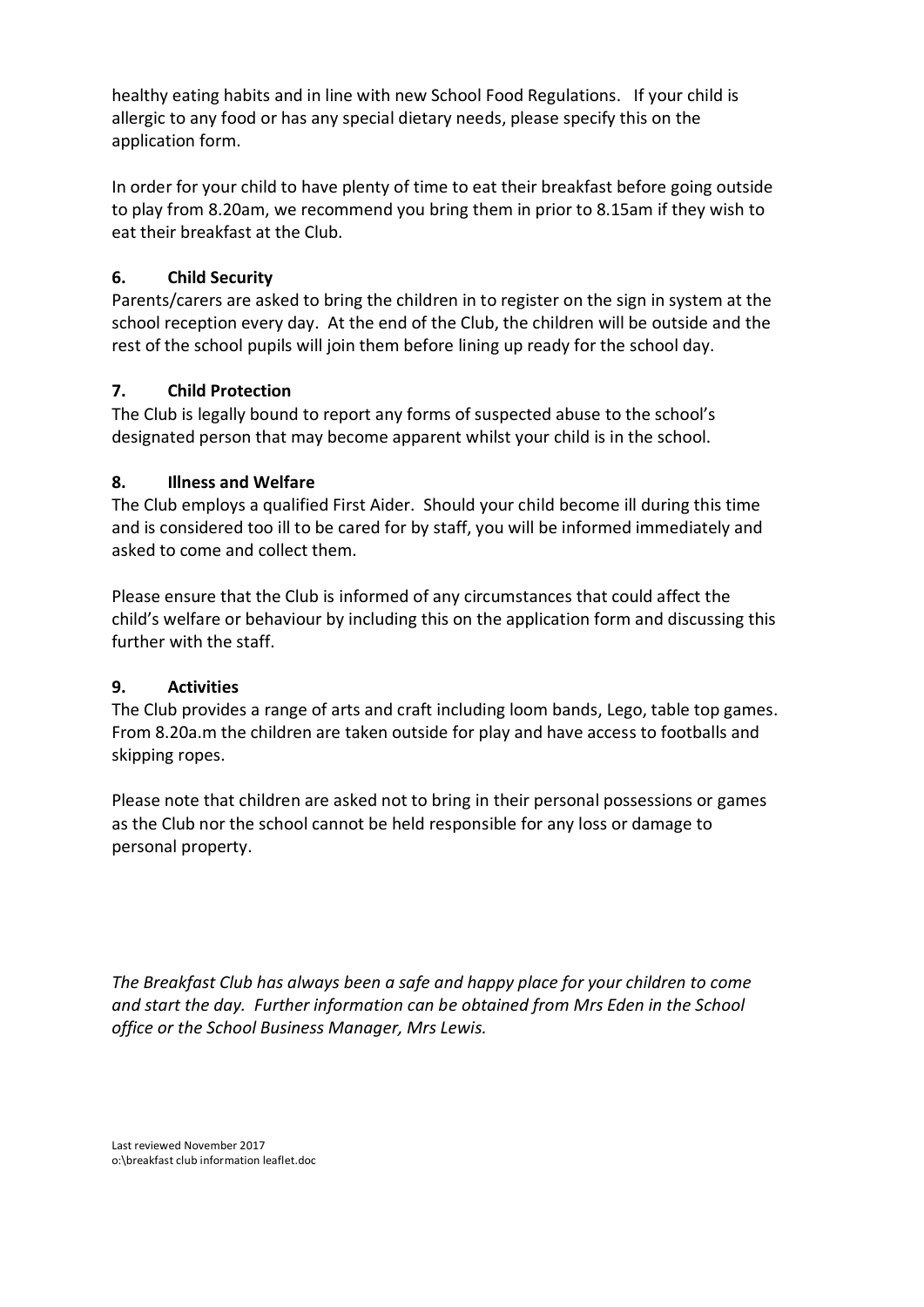#### **APPENDIX TO BREAKFAST CLUB INFORMATION GUIDE FOR PARENTS**

Behaviour expectations in Breakfast Club are the same as expectations in school in general. Children are expected to speak politely to adults and other children, play sensibly and to follow instructions given by adults.

Breakfast Club staff follow these steps when dealing with behaviour issues:

- 1. A warning is given that the behaviour is unacceptable and should stop.
- 2. If the behaviour does not stop then the child will be asked to sit on a bench or stand by the member of staff for a few minutes if they are outside.
- 3. If the child will not stop the behaviour or refuses to do as asked, Breakfast Club staff may involve a member of Senior Leadership Team.
- 4. If a pupil needs to be removed from Breakfast Club, the child will be supervised by a member of the SLT.
- 5. That member of SLT will discuss with Breakfast Club staff, appropriate consequences and if necessary put the pupil in the Time Out Book. If this includes a lunchtime detention, the member of SLT will complete the letter home, making it clear the behaviour happened in Breakfast Club.
- 6. If poor behaviour persists and sanctions are required on repeated occasions, there may need to be a meeting with parents.